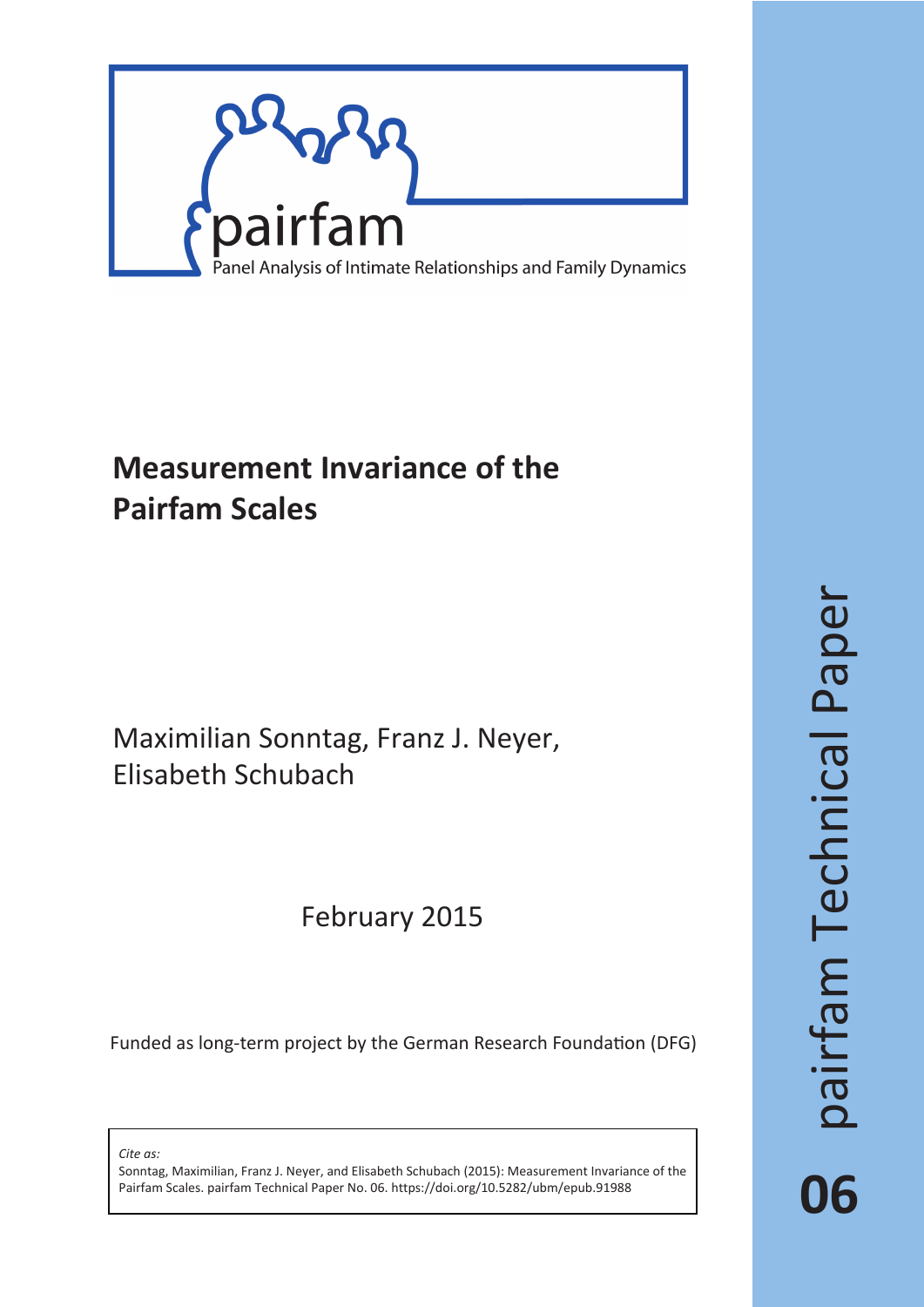## **Measurement Invariance of the Pairfam Scales**

### **Maximilian Sonntag, Franz J. Neyer, & Elisabeth Schubach Friedrich-Schiller-Universität Jena**

#### Measurement Invariance

Longitudinal studies often aim at modelling or comparing time trajectories of latent variables. Therefore, latent variables of different measurement occasions must be comparable over time, that is, the psychometric properties of the repeatedly applied instruments (i.e., indicators) must not change (Geiser, 2010), and measurement invariance (over time) needs to be established. This is done by constraining certain parameters of the measurement model to be equal (i.e., invariant).

Strong factorial invariance is needed for certain applications, such as comparing latent means. Strong factorial invariance implies that (a) the number of factors and the pattern of loadings, (b) the factor loadings and (c) the item's intercepts are invariant (Meredith, 1993).

### Pairfam Scales

In order to investigate measurement invariance of the pairfam scales, we tested for strong factorial invariance. Several fit indices of the corresponding measurement models can be found in table 1. According to Hu and Bentler (1999), a cutoff value close to .06 for RMSEA and close to .95 for CFI is desirable.

The descriptions of the scales are adapted from *Scales Manual Release 5* (generated from the anchor data set). Due to methodological limitations, scales consisting of at least three items were analyzed. Nearly all measurement models fit very well (RMSEA < .06, CFI > .95), indicating strong measurement invariance for most pairfam scales. Importantly, calculated parameters are sample-specific. For further (i.e., own) analyses, these parameters need to be re-established using respective data.

Table 1

| Name of scale                                     | <b>Variable (Items)</b> | $\chi^2$ | df  | $\chi^2/df$ | <b>RMSEA</b> | <b>CFI</b> |
|---------------------------------------------------|-------------------------|----------|-----|-------------|--------------|------------|
| Expectations towards partnership                  |                         |          |     |             |              |            |
| VOP: Negative expectations                        | vopneg $2(5)$           | 269.92   | 37  | 7.30        | .033         | .986       |
| Single Module                                     |                         |          |     |             |              |            |
| Broad exploration                                 | siexpl $b$ r (3)        | 18.17    | 9   | 2.02        | .023         | .997       |
| Broad exploration <sup>e</sup>                    | siexplbr2 (3)           | 18.93    | 9   | 2.10        | .031         | .994       |
| In-depth exploration                              | siexplde (4)            | 279.25   | 168 | 1.66        | .039         | .967       |
| Current partnership (status quo)                  |                         |          |     |             |              |            |
| Ambivalence about moving in together <sup>f</sup> | ambcoh $(3)$            | 13.27    | 9   | 1.47        | .074         | .986       |
| Ambivalence regarding marriage <sup>f</sup>       | ambmarr $(3)$           | 33.20    | 26  | 1.28        | .050         | .988       |

*Fit indices for strong factorial invariance*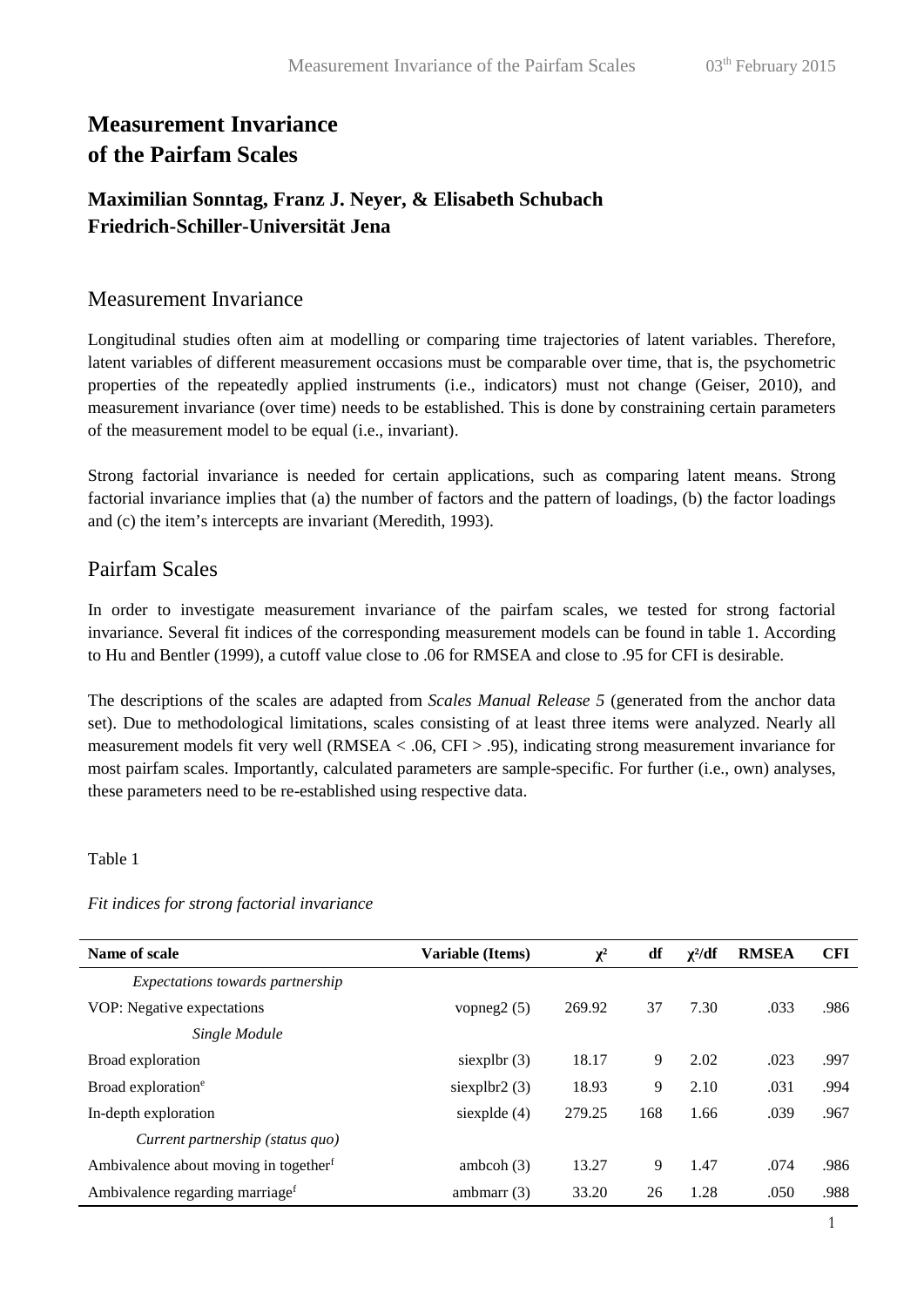| Name of scale                                   | <b>Variable (Items)</b> | $\chi^2$ | df  | $\chi^2/df$ | <b>RMSEA</b> | CFI   |
|-------------------------------------------------|-------------------------|----------|-----|-------------|--------------|-------|
| Quality of relationship indicators (CASI)       |                         |          |     |             |              |       |
| Fear of love withdrawal                         | lovewitanx_apd (3)      | 72.51    | 51  | 1.42        | .020         | .994  |
| Autonomy                                        | indep_apd $(4)$         | 262.92   | 104 | 2.53        | .026         | .988  |
| Feelings of self-efficacy/competence in the ps. | comppart2 (3)           | 42.02    | 26  | 1.62        | .016         | .997  |
| Subjective instability of partnershipf          | instab_apd $(3)$        | 319.44   | 84  | 3.80        | .038         | .985  |
| Hostile attribution                             | hostattr_aps $(3)$      | 5.59     | 26  | 1.95        | .019         | .996  |
| Areas of conflicts and frequency of manifest c. | confldom_apd (6)        | 208.98   | 57  | 3.67        | .040         | .974  |
| Dyadic coping - respondent                      | $dycop_aps(3)$          | 73.50    | 26  | 2.83        | .026         | .993  |
| Dyadic coping - respondent's partner            | dycop_apo (3)           | 71.96    | 26  | 2.77        | .025         | .996  |
| Personality (CASI)                              |                         |          |     |             |              |       |
| Explosiveness and tendency to anger             | explosive (3)           | 68.75    | 9   | 7.64        | .033         | .996  |
| <b>Shyness</b>                                  | shyness (3)             | 134.94   | 9   | 14.99       | .048         | .989  |
| Shyness (adjusted) <sup>a</sup>                 | $-$ (3)                 | 93.09    | 9   | 1.34        | .039         | .992  |
| Emotional autonomy                              | emotautn (3)            | 11.19    | 9   | 1.24        | .006         | 1.000 |
| Emotional autonomy (adjusted) <sup>a</sup>      | $-$ (3)                 | 28.49    | $9$ | 3.17        | .019         | .997  |
| Well-being (CASI)                               |                         |          |     |             |              |       |
| Self-esteem                                     | selfworth (3)           | 1131.09  | 84  | 13.46       | .049         | .971  |
| Self-esteem (adjusted) <sup>a</sup>             | $- (3)$                 | 1312.42  | 84  | 15.62       | .053         | .966  |
| Depressiveness (STDS-T)                         | depressive (10)         | 13182.89 | 758 | 17.39       | .058         | .876  |
| Depressiveness (STDS-T) $(3 \text{ parcels})^b$ | $-$ (3)                 | 162.20   | 51  | 3.18        | .021         | .998  |
| Activity (stress during past 4 weeks)           | activ2(3)               | 47.43    | 9   | 5.27        | .025         | .997  |
| Overload (stress during past 4 weeks)           | stress $(3)$            | 36.27    | 9   | 4.03        | .021         | .999  |
| Children Modules                                |                         |          |     |             |              |       |
| Temperament of child 1 (new born) $c$           | temperc1 $(4)$          | 156.27   | 104 | 1.50        | .076         | .782  |
| Parental self-efficacy / competence             | comperz (4)             | 36.68    | 21  | 1.75        | .019         | .996  |
| Coparenting with current partner                | coparent (3)            | 39.06    | 9   | 4.34        | .042         | .993  |
| Coparenting with other partner of CAPI child    | coparent_opk1(3)        | 17.99    | 9   | 2.00        | .109         | .978  |
| Overprotectiveness                              | overprotect (3)         | 21.86    | 9   | 2.43        | .027         | .997  |
| Readiness to make sacrifices <sup>d</sup>       | sacrif_pacs (3)         | 219.26   | 26  | 8.43        | .095         | .912  |
| Readiness to make sacrifices (without wave 2)   | sacrif_pacs (3)         | 29.90    | 9   | 3.32        | .029         | .996  |

*Note.* <sup>a</sup> Present method effect has been corrected (cf. Sonntag, Mund, Schubach, & Neyer, 2014).

<sup>b</sup> The measurement model did not comprise 10 single indicators but three parcels. Parcels were constructed using the item-to-construct method (Little, Cunningham, Shahar, & Widaman, 2002).

<sup>c</sup> The corresponding items were presented to a slightly different sample in wave two.

<sup>d</sup> A change in the interview method took place after wave two. Thus, the possibility of a method effect similar to constructs labeled with <sup>a</sup> cannot be excluded. Furthermore, the number of cases in wave two is fairly small due to low participation in parenting questionnaire.

<sup>e</sup> Due to a change in number of items, we could not include all measurement occasions (only wave three and four were included).

<sup>f</sup> The tested model leads to Heywood cases (i.e., some negative variances). If the error persists when using the data for own purposes, the applied model requires further investigation.

 $x^2$  = chi-square;  $df$  = degrees of freedom; RMSEA = root-mean-square error of approximation; CFI = comparative fit index.